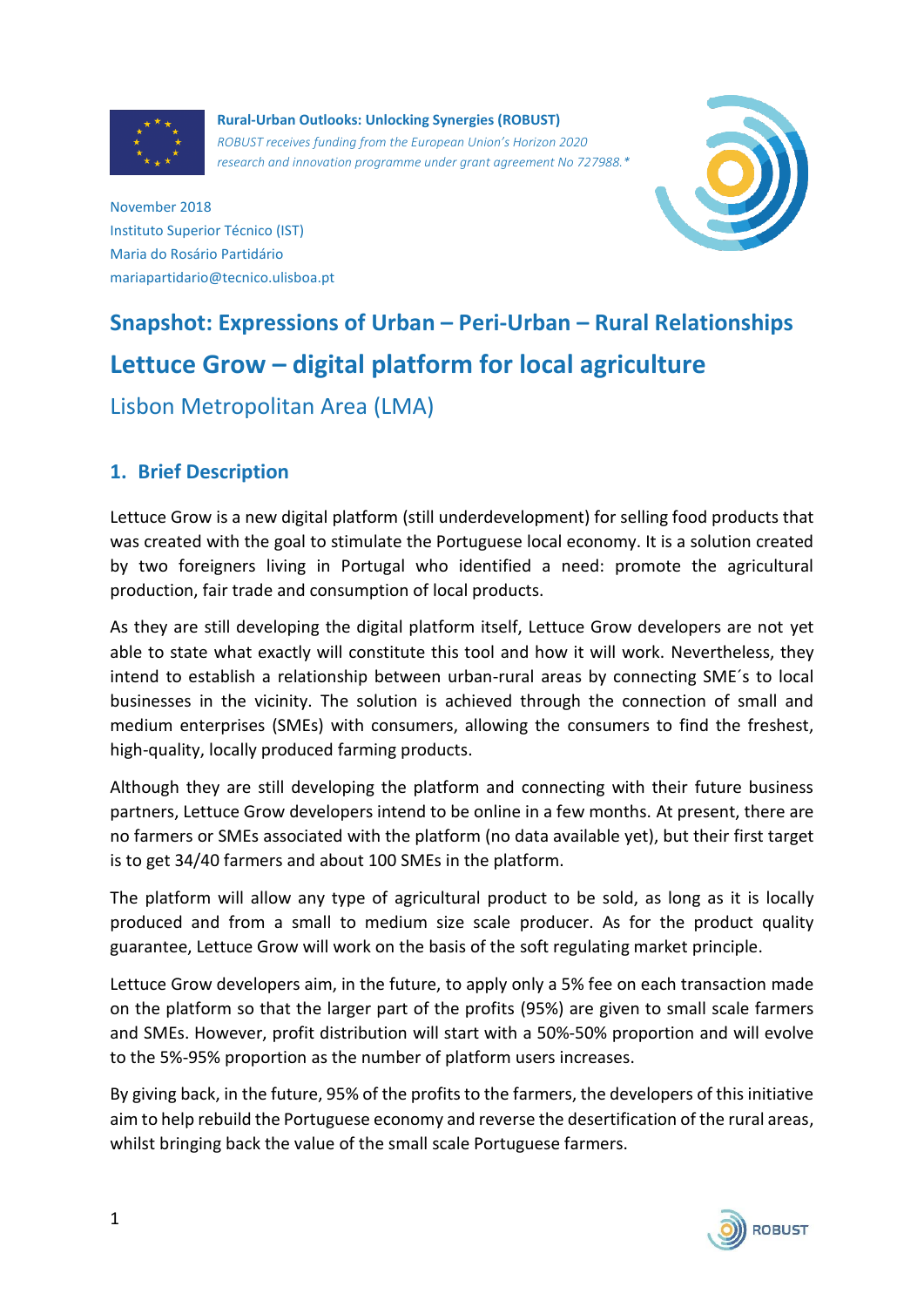Further this year, Lettuce Grow plans to launch the platform linking SMEs, farmers and consumers within the Lisbon and Setubal area. The project is based in Start-Up Sintra and benefits from Sintra's Mayor full support to launch a pilot within Sintra's territory. In parallel, Lettuce Grow is developing strategy to reduce food waste. The idea is to implement a system for collecting and donating food that can no longer be legally placed on the market, but is still good for consumption.

### **2. Questions and/or Challenges**

In the context of urban-rural relationships, Lettuce Grow aims to "empower the Portuguese small-scale farmers, SME's and agricultural co-operations by connecting them directly on our platform". For that, Lettuce Grow developers identify the following challenges regarding their project:

- > Small farmers are not able to "run off" their products because it is cheaper for the large distributors, who dominate the market, to import in large quantities instead of buying locally;
- ˃ To shape new forms of collaborative actions through the empowerment of smallscale agricultural actors;
- > Reverse the desertification of the Portuguese rural areas;
- > Reduce import of agricultural products and;
- ˃ Although biophysical conditions are good for agriculture, there are a lot of small farmers that are not able to support the agricultural activity.

These challenges can be seen as very generally, but they represent the vision the Lettuce Grow developers have at the moment. Maybe, in the future, with the platform developed and working, these challenges will be adjusted to more specific ones.

#### **3. Main Insights**

#### 3.1. Indications of the application of the new concept of 'New Localities'

Lettuce Grow is not really creating new localities yet, but it has the potential to create some through (i) the generation of new local economies and/or (ii) the strengthening of a balanced proximity economy.

Generate new local economies by increasing the flow of local products, fostering close relations between those who produce and those who consume, establishing short marketing channels between small farmers and consumers by using the platform as an ICT channel. Strengthen a balanced proximity economy, which stimulates entrepreneurship in rural areas and the autonomy of small agricultural producers.

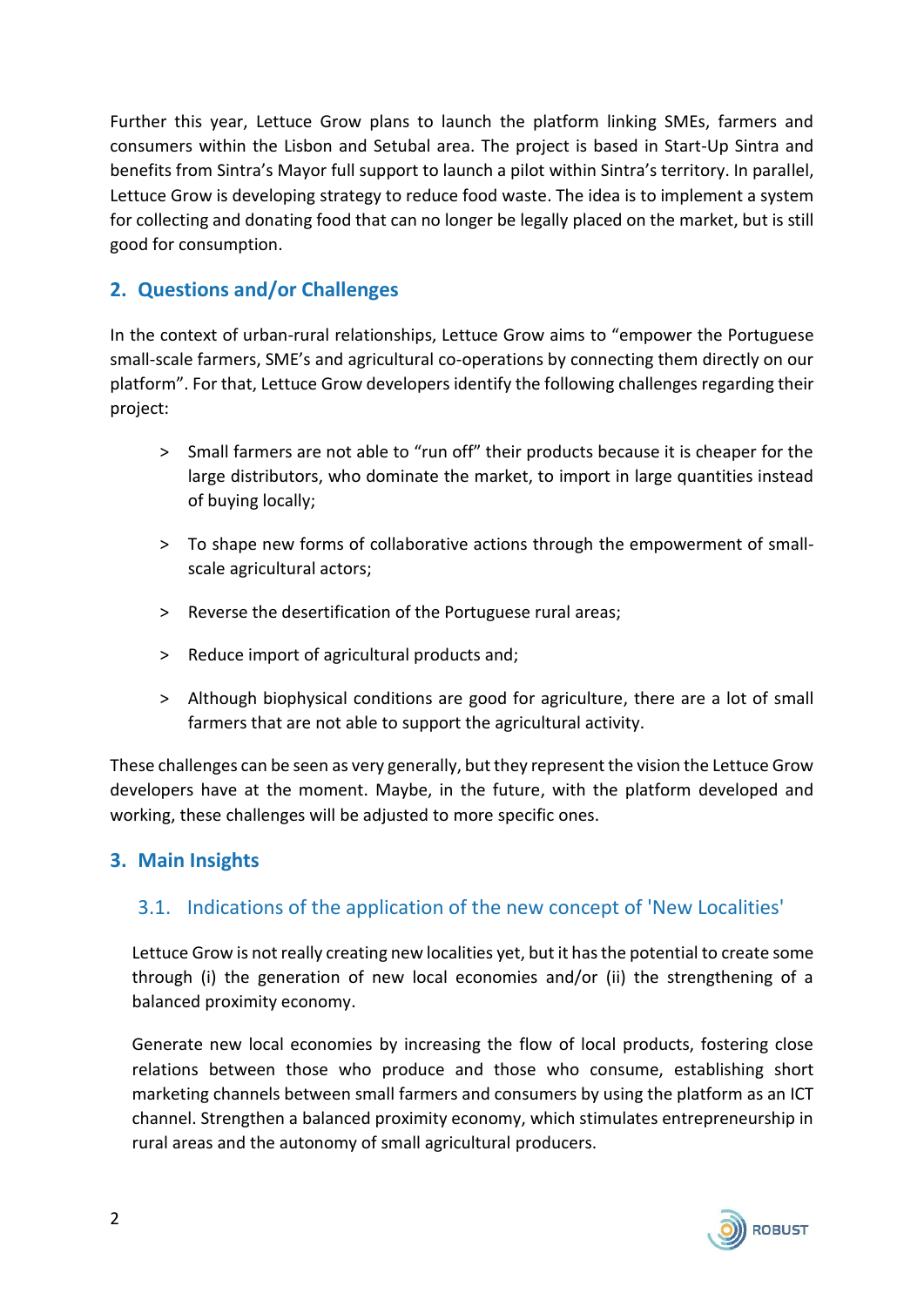## 3.2. Insights related to the broad area of 'Smart Development'

Lettuce Grow developers intend to promote smart development through the following aspects:

- ˃ Digital-based platform that interconnects farmers, SME's, consumers, and cooperatives, serving as a channel of communication;
- > Provide clear information about the product's origin, type of production mode, location of plantation and distribution;
- ˃ Foster knowledge and awareness on existing local agricultural production;
- > Increase food availability at a low price;
- ˃ Shared profit and stimulation of entrepreneurship.

#### 3.3. Other insights that could be relevant for further work

It is not possible, at this moment, to identify the impacts that Lettuce Grow has on the local economy and on people's lives. This is due to the fact that the project is still being developed. However, it is possible to highlight the sustainable principles that this project have that intend, in the future, to contribute to the better quality of life of small scale agricultures (and of consumers) which in its majority have non-fair precarious jobs and incomes. Also, with the food collection and donation system, it can help to decrease food waste. In general, the Lettuce Grow conceptualisation can be a good example of project to help achieve food security.

#### **4. Data Sources and Indicators**

Being still in a very early stage of the project (digital platform still being developed), and as presented before, there are no farmers or SMEs associated to the platform, it was not possible to gather data regarding users or producers or to gather data of any other kind.

Table 1 identifies a collection of indicators that will allow, further, to better analyse and assess the project in relation to its contribution to the rural-urban connection.

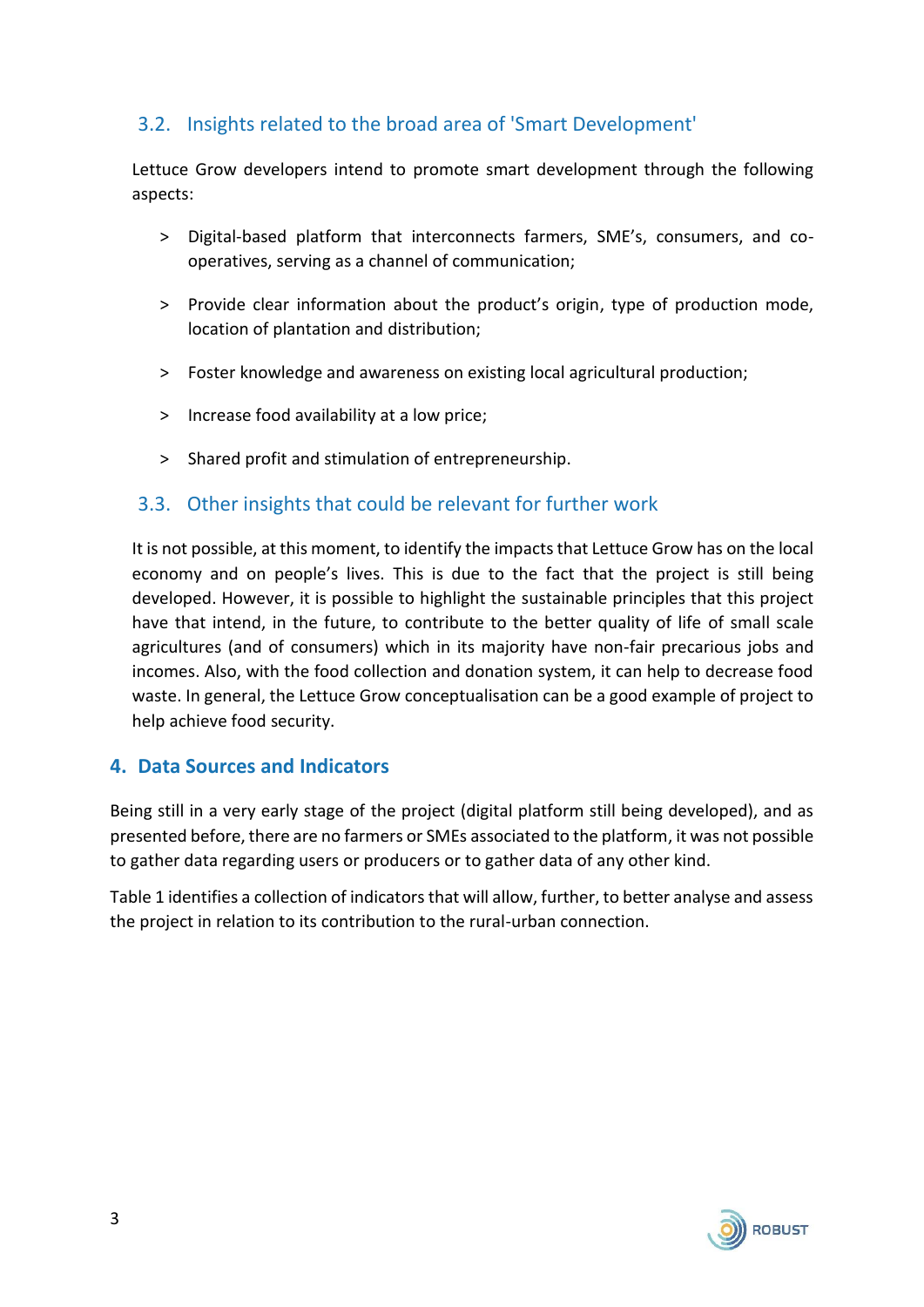#### *Table 1 Data / Indicators for Lettuce Grow*

| Data / Indicator                                                                                                                                               | Source                                       |
|----------------------------------------------------------------------------------------------------------------------------------------------------------------|----------------------------------------------|
| CHARACTERISTICS/CONTEXT/ DIMENSION                                                                                                                             | To be collected with Lettuce Grow developers |
| • $\epsilon$ /year                                                                                                                                             |                                              |
| • Clients/consumers (Nº)                                                                                                                                       |                                              |
| • Working team (Nº by function/job)                                                                                                                            |                                              |
| • Spatial distribution of the consumers (urban-rural<br>linkages)                                                                                              |                                              |
| • Area of cropped land                                                                                                                                         |                                              |
| <b>BENEFICIAL RELATIONS</b>                                                                                                                                    | To be collected with Lettuce Grow developers |
| (Maintenance of agricultural activity; Creation of<br>employment; Development of the local economy;<br>Stimulating entrepreneurship; Landscape<br>maintenance) |                                              |
| • Nº and type of activities developed to ensure<br>beneficial urban-rural relations and local economy                                                          |                                              |
| • Nº of new jobs                                                                                                                                               |                                              |
| • Stimulating entrepreneurship: replication,<br>franchising, increasing scale                                                                                  |                                              |
| • Landscape valorisation: organic farming versus<br>traditional                                                                                                |                                              |
| RURAL-URBAN PROXIMITY                                                                                                                                          | To be collected with Lettuce Grow developers |
| • Residence of the consumers                                                                                                                                   |                                              |
| • Residence of the farmers                                                                                                                                     |                                              |
| • Flow of products/activities between territories                                                                                                              |                                              |
| NEW TECHNOLOGIES                                                                                                                                               | To be collected with Lettuce Grow developers |
| (in particular ICT/digitization)                                                                                                                               |                                              |
| · Digital elements (existence of)                                                                                                                              |                                              |
| · Dependence on digital elements.                                                                                                                              |                                              |
| <b>INNOVATION</b>                                                                                                                                              | To be collected with Lettuce Grow developers |
| (social, technological or a mixture of the two)                                                                                                                |                                              |
| · Innovative/distinctive element                                                                                                                               |                                              |
| • Nº of initiatives that used the same element                                                                                                                 |                                              |